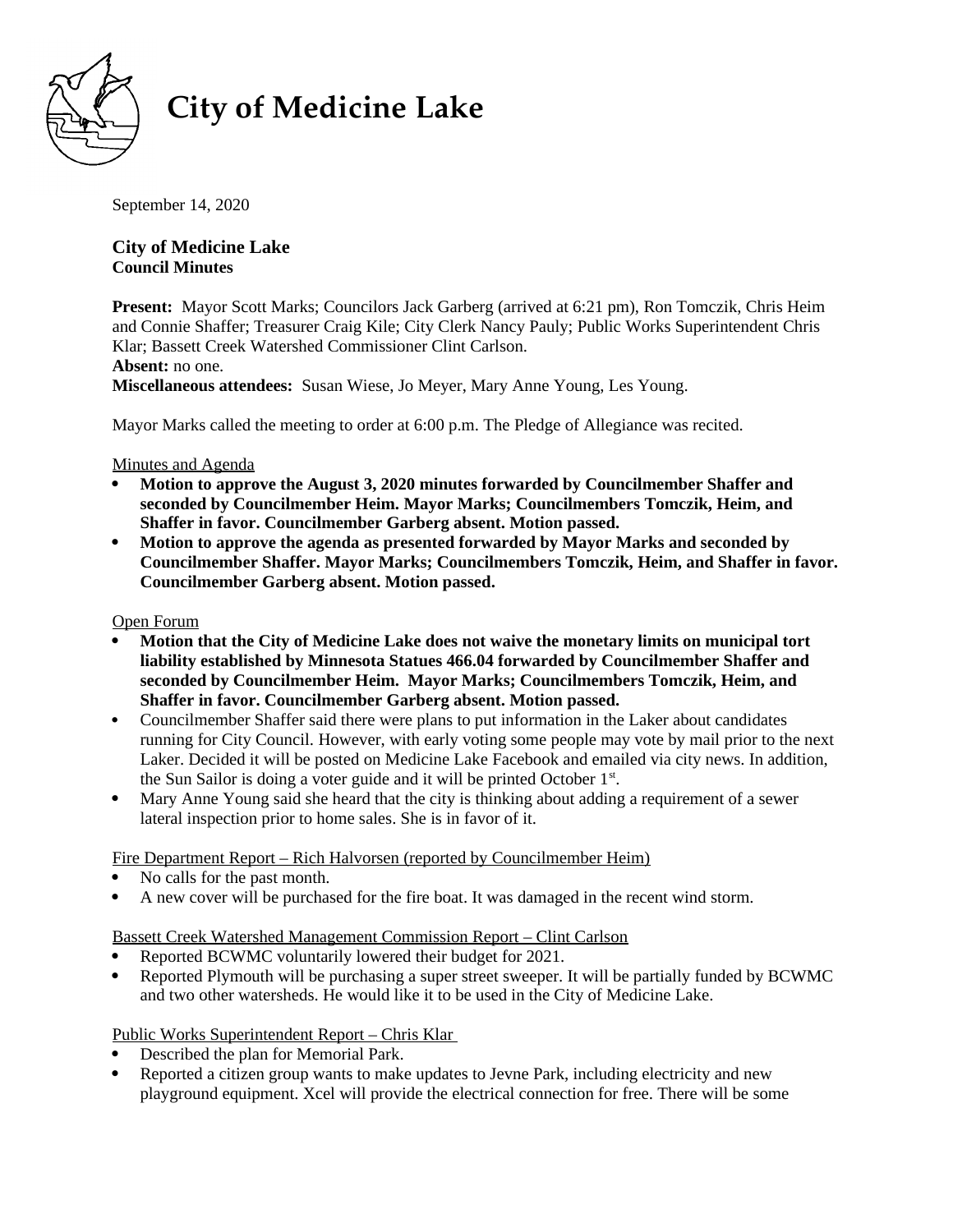fundraising. The city has set aside \$25K. Councilmember Shaffer said she is in favor of it because new playground equipment is needed. Councilmember Garberg said it should be a referendum. Councilmember Heim asked for a plan. Councilmember Tomczik said the lift station will be a large expenditure and should have priority over park equipment. Mayor Marks asked that the citizen group provide numbers. Susan Wiese said others in the community should have public input and the storm water plan for Jevne Park should be considered.

Treasurer's Report – Craig Kile

- Receipts in reporting period: \$2,008<br>Receipts year to date: \$432 015
- Receipts year to date: \$432,015
- Disbursements in reporting period: \$49,595
- Disbursements year to date: \$480,100
- **Motion to approve the summary spending, receipts and cash balances through August 29, 2020 forwarded by Councilmember Shaffer and seconded by Mayor Marks. With all in favor, the motion carried.**
- **Motion to approve Resolution 20-10 2021 Proposed Levy Certification. Whereas, the following sums of money be raised by tax upon the taxable property in the City of Medicine Lake for the following purposes for the current year. Purpose is general revenue. Certified levy amount is \$593,983 with a total tax capacity based levy of \$ 593,983 forwarded by Mayor Marks and seconded by Councilmember Shaffer. Mayor Marks; Councilmembers Heim and Shaffer in favor. Councilmembers Garberg and Tomczik opposed. Motion passed.**
- The levy increase is 12.5% from 2020.

#### Officer Reports:

Councilmember Garberg

 Reported opening meeting law needs to be followed. An email from a resident to all city council members must be responded to directly to the sender only.

Councilmember Tomczik

- Reported the trash contract will increase 2% next year.
- Requested that cable lines be buried.

#### Councilmember Heim

- Presented a Capital Improvement Plan from SEH. Task 1 is thinking through infrastructure questions and quotes. Task 2 is to identify funding sources. Task 3 is public sessions and approving a multiyear capital improvement project. The cost is \$26,100. Phase 1 (\$12,000 - \$13,000) would be in 2020 and the rest of the phases in 2021.
- **Motion to approved the SEH Capital Improvement Plan not to exceed \$26,100 over 2020 and 2021 forwarded by Mayor Marks and seconded by Councilmember Tomczik. With all in favor, the motion carried.**
- Reported the city is eligible for CARES Act funding. Councilmember Heim will complete the paperwork. Councilmember Shaffer will look into how the funds can be spent.

## Councilmember Shaffer

 Reported we're getting to the end of the rental inspections. Two property owners have not complied. In October the council needs to vote on whether these two rental licenses are invalid.

## Mayor Marks

Asked whether we want to add photos to the city website?